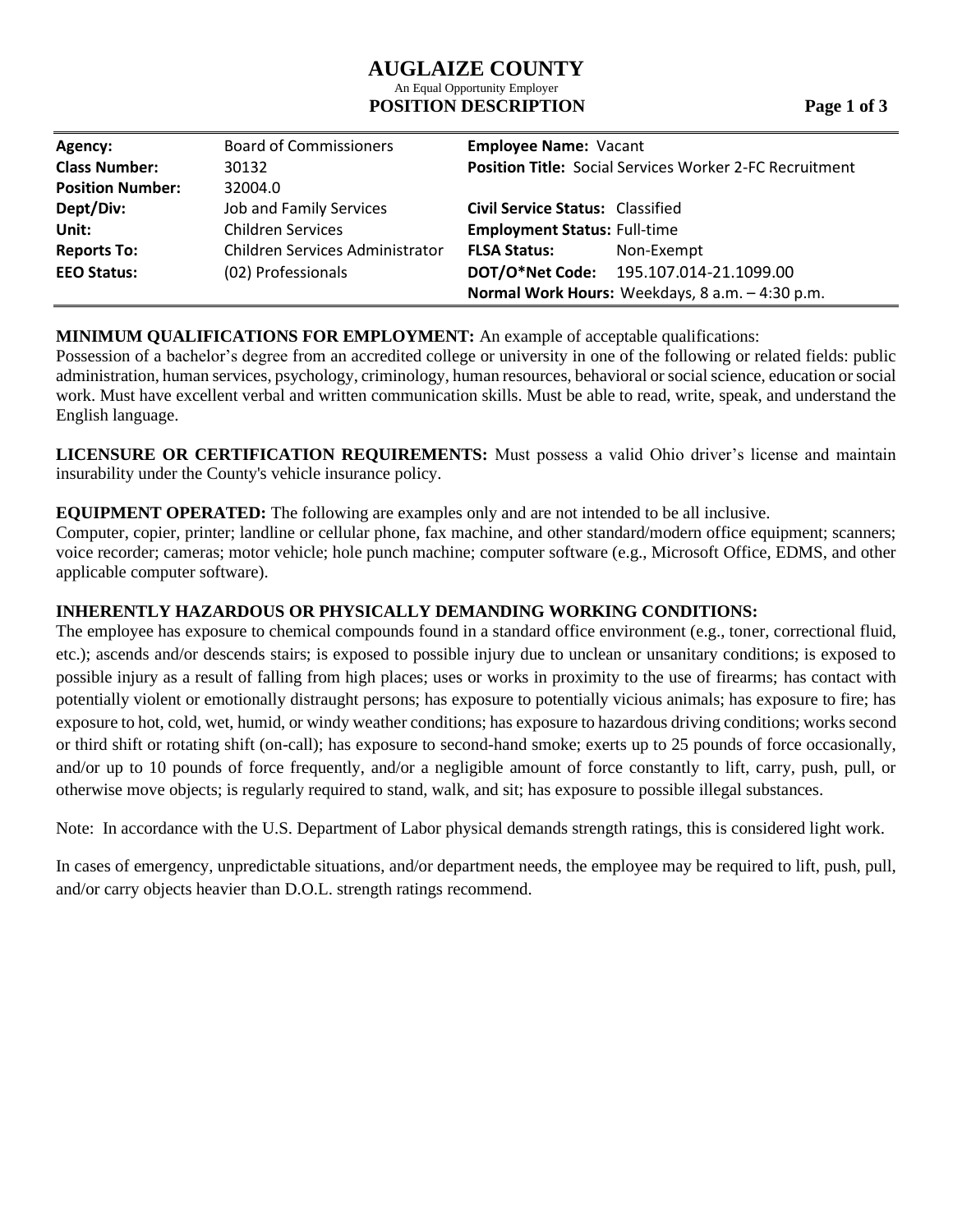# **AUGLAIZE COUNTY**

#### An Equal Opportunity Employer  **POSITION DESCRIPTION Page 2 of 3**

**Employee Name:** Vacant **Position Title:** Social Services Worker 2-FC Recruitment

## **JOB DESCRIPTION AND WORKER CHARACTERISTICS:**

JOB DUTIES in order of importance

#### **ESSENTIAL FUNCTIONS OF THE POSITION:** For purposes of 42 USC 12101:

- 40% (1) Recruits & interviews prospective faster families (including therapeutic foster care families), determines eligibility, trains foster parents. Certifies & recertifies foster homes. Maintains case files in compliance for monitoring purposes. Interviews adoptive parents to determine eligibility. Performs adoptive home studies. Works with children, adoptive parents, and Juvenile Court to finalize adoption. Monitors adoptive placements for children available for adoption. Determines eligibility for adoption assistance programs. Maintains case files on adoptive applicants and adoptive assistance.
- 40% (2) Receives & places children in adoptive care & maintains a caseload of children in agency's permanent custody involving receiving & processing applications for an adoptive child; defines & develops permanent planning service goals, works with children, prospective adoptive parents & Juvenile Court to finalize adoption: prepares & maintains all necessary case records, data & supportive material, (i.e., social/medical histories, court documents, correspondences & other forms to comply with federal & state laws & regulations relating to adoption services for children & families.

(3) Conducts training on child abuse recognition. Plans & conducts training for foster parents & adoptive applicants. Gives speeches on child abuse prevention. Attends meetings & mandated training, keeps in contact with community resources to coordinates services, make referrals. Testifies in court when necessary.

- 15% (4) Required to be on call for comprehensive emergency services.
	- (5) Conducts equipment and office furniture inventories; provides receipts for all purchases.
	- (6) Attends training, conferences, and meetings.
	- (7) Maintains required licensures, certification, and continuing education requirements, if any.
	- (8) Meets all job safety requirements and all applicable safety standards that pertain to essential functions.
	- (9) Demonstrates regular and predictable attendance.

#### **OTHER DUTIES AND RESPONSIBILITIES:**

5% (9) Performs other duties as assigned.